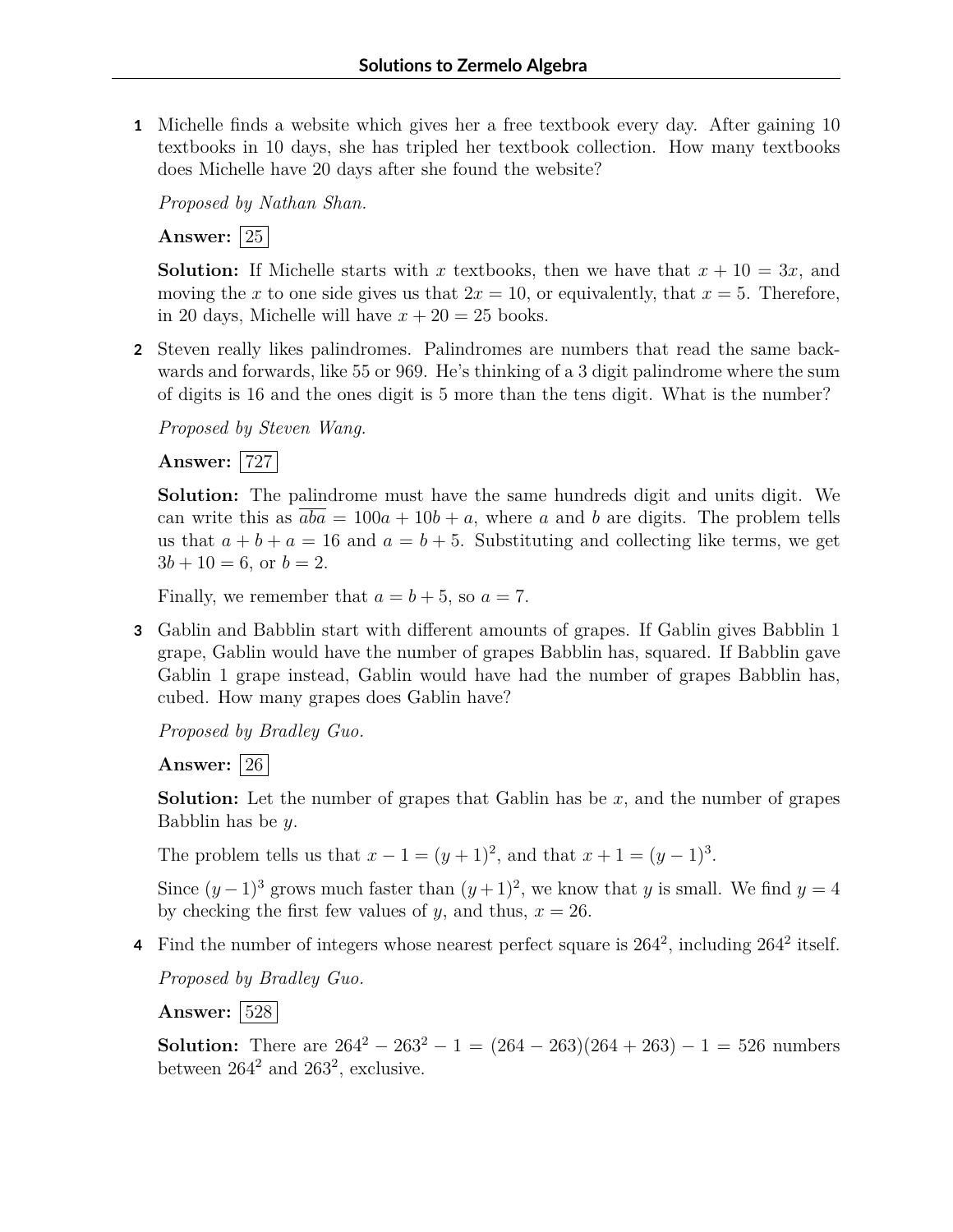There are  $265^2 - 264^2 - 1 = (265 - 264)(265 + 264) - 1 = 528$  numbers between  $264^2$ and 265<sup>2</sup> , exclusive.

For each of the two groups of numbers, exactly half of them are closer to  $264^2$ .

Including 264<sup>2</sup>, we get a final answer of  $\frac{526}{2} + \frac{528}{2} + 1 = 528$ .

**5** What fraction of real numbers between 0 and 2 satisfy  $\lceil x - \frac{2}{15} \rceil = \lfloor x + \frac{2}{15} \rfloor$ ? Here,  $\lceil x \rceil$ is the smallest integer greater than or equal to *x*, and  $|x|$  is the greatest integer less than or equal to *x*.

*Proposed by Bradley Guo.*

**Answer:**  $\frac{4}{11}$ 15

**Solution:** We let  $\{x\} = x - \lfloor x \rfloor$  be the fractional part of *x*. We can split this into 3 cases: If  $\{x\} \le \frac{2}{15}$ , then  $x - \frac{2}{15} < \lfloor x \rfloor$ , so  $\left[x - \frac{2}{15}\right] = \lfloor x \rfloor = \left\lfloor x + \frac{2}{15} \right\rfloor$ .

If 
$$
\frac{2}{15} < \{x\} < \frac{13}{15}
$$
, then  $\left[x - \frac{2}{15}\right] = \lfloor x \rfloor + 1$ , but  $\left\lfloor x + \frac{2}{15} \right\rfloor = \lfloor x \rfloor$ .  
If  $\frac{13}{15} \le \{x\}$ , then  $\left\lceil x - \frac{2}{15} \right\rceil = \lfloor x \rfloor + 1 = \left\lfloor x + \frac{2}{15} \right\rfloor$ .

Thus we know that the values of *x* that work are  $\left[0, \frac{2}{15}\right] \cup \left[\frac{13}{15}, \frac{17}{15}\right] \cup \left[\frac{28}{15}, 2\right]$ , giving a fraction of  $\frac{4}{15}$ .

**6** For some constant value(s) of *c*, the following system of equations has infinite solutions.

$$
\begin{cases}\nx = |y - 4| - 20 \\
y = |x - c|\n\end{cases}
$$

What is the sum of all possible values of *c*?

*Proposed by Nathan Shan.*

**Answer:**  $|-40$ 

**Solution:** We graph the top equation to see that the solution set is composed of two rays, both with vertex  $(-20, 4)$  and one ray with equation  $x = y - 24$  and one with  $x = -y - 16$ . The bottom equation will also have two rays, one with positive slope and one with negative slope, so for the two equations combined to have infinitely many solutions, at least one pair of rays must overlap and have the same equation.

The two rays for the bottom equation will be  $y = x - c$  and  $y = c - x$ , so either  $x = y - 24$  and  $y = x - c$  overlap implying  $c = -24$ , or  $x = -y - 16$  and  $y = c - x$ overlap implying  $c = -16$ , and the sum of the two is  $-40$ .